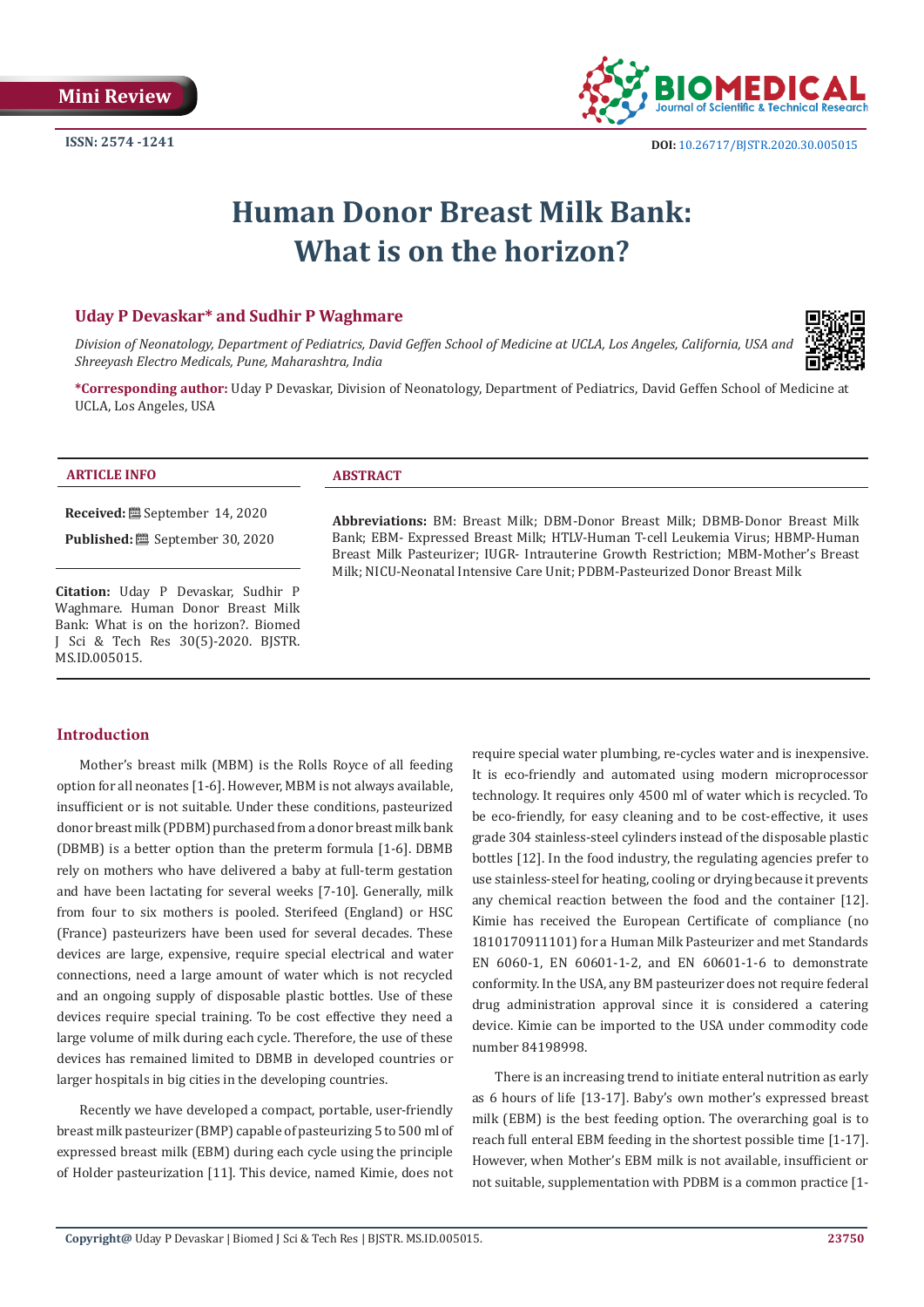6]. Kimie can be easily installed in the in-hospital setting. A physician, nurse or both can approach mothers who deliver premature babies in the immediate post-partum period. Information regarding their medical and lifestyle risk factors, and prenatal serum syphilis, HIV, Hepatitis B and C, HTLV is readily available from the pre-natal records. The NICU staff can easily educate these mothers regarding the need for expressing milk, the importance of breast hygiene, proper collection and storage of EBM. Mothers can express BM in the hospital under supervision of a nurse or a lactation specialist. These mothers can be requested, as needed, to express milk more than what their baby requires, With the availability of Kimie, it will be easy to give PDBM obtained from another mother who had a premature baby a few days or weeks ago, and is now able to produce extra milk than what her baby requires.



**Figure 1:** Kimie: The Bird's Eye Views.

The DBM from the preterm mother can be pasteurized and stored frozen. This approach will decrease the need for DBM obtained from mothers who had a baby at full term gestation. Use of preterm milk is better since it has a higher content of protein, fat, aminoacids, lysozymes, calcium and sodium [18-21]. Clinical studies to establish the validity of above stated approach using devices like Kimie seem warranted. Transmission of cytomegalovirus (CMV) from the use of natural mother's raw BM to her baby, particularly the very preterm, has been established [22-26] In a recent study an association between postnatal CMV infection and adverse outcomes was confirmed [27]. CMV is reactivated even in healthy immunocompetent seropositive women during pregnancy and lactation [22-26]. The rate of CMV reactivation during the first three months is almost 100 % [22-26]. In a prospective study, 73 out of 76 (96%) seropositive mothers shed CMV into BM when the baby was delivered at < 32 weeks of gestational age (GA) or weighed < 1500 grams [22-26].

When fed raw untreated BM, the transmission of CMV occurred in 33 out of 90 (37 %) infants by three months of corrected GA [22- 26]. However, a lower incidence has been reported when BM was pre-treated with Holder pasteurization. While pasteurization of the BM completely eliminates CMV [22-26], it has not been feasible to pasteurize own mother's EBM since the existing pasteurizers were not readily available. With the availability of Kimie it should be easy to pasteurize the natural mother's BM to eliminate CMV before it is given to the at-risk very premature infant.

In the absence of prophylactic pharmacotherapy, breastfeeding accounts for half of mother to-child transmission of HIV-1 [28- 33]. Co-infections in BM with CMV are associated with increased postnatal maternal to child transmission of HIV-1. However, BM remains crucial for infant survival in countries with limited resources. Therefore, in HIV-1 positive women, the elimination of CMV and HIV-1 virus by pasteurizing mother's BM prior to its consumption will abolish vertical CMV and HIV-1 transmission. With the availability of Kimie it should be feasible to do so.

A few examples of primary immunodeficiencies (PIDs) with T-cell lymphopenia include severe Combined Immunodeficiency (SCID), 22q11 deletion syndrome, (DiGeorge), CHARGE syndrome, VACTERL association and ataxia telangiectasia [34]. The clinical course of SCID is well understood and life-saving treatments including hematopoietic stem transplantation (HSC) have become available [34]. Infants with SCID are at a high risk of developing CMV and other infections. CMV is transmitted by oral secretion or mother's BM. The acquisition of CMV negatively affects the success of HSCT [34]. Therefore, no breast feeding or use of PDBM is recommended [34]. With the availability of Kimie it should be easy to pasteurize the natural mother's EBM prior to feeding her infant. At UCLA hospital one infant was diagnosed with SCID at nine days of age through the newborn metabolic screening program. His mother's blood had high levels of IgG antibodies against CMV. Staring at nine days of age he has been receiving his own mother's EBM that has been pasteurized daily using Kimie. He is five months old, has remained CMV negative while awaiting stem cell bone marrow transplant.

In summary, with the availability of devices like Kimie we envision mushrooming of in-hospital installed donor breast milk banks all over the world. This approach will help in further improving the health of neonates, premature and full term alike.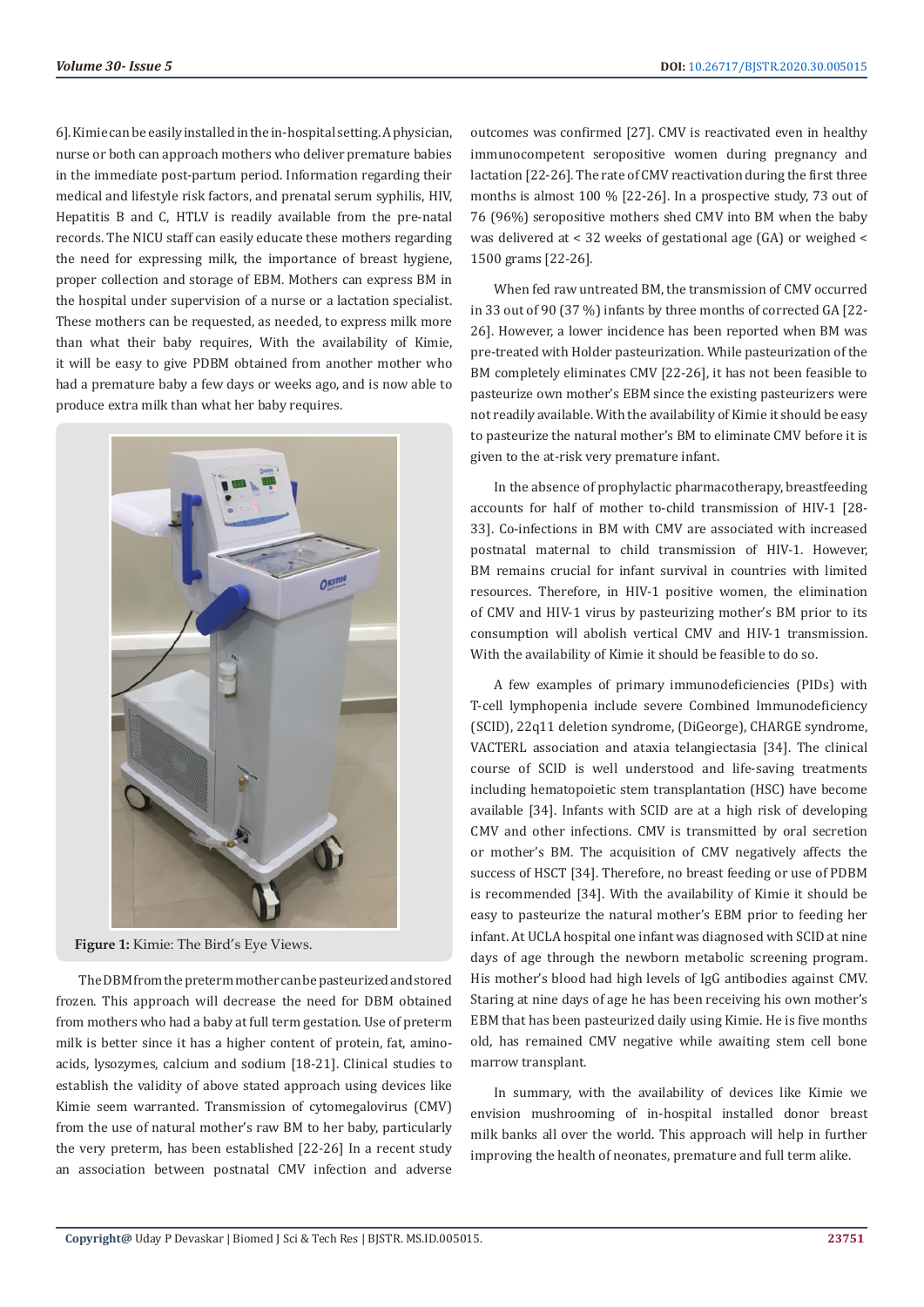#### **References**

- 1. [Picaud JC, Buffin R \(2017\) Human Milk-Treatment and Quality of Banked](https://www.prhoinsa.com/images/pdf/hsc/2017_picaud_HMtreatment.pdf)  [Human Milk. Clin Perinatol 44\(1\): 95-119.](https://www.prhoinsa.com/images/pdf/hsc/2017_picaud_HMtreatment.pdf)
- 2. [Quigley M, McGuire W \(2014\) Formula versus donor breast milk for](https://pubmed.ncbi.nlm.nih.gov/24752468/)  [feeding preterm or low birth weight infants. Cochrane Database Syst](https://pubmed.ncbi.nlm.nih.gov/24752468/)  [Rev \(4\): CD002971.](https://pubmed.ncbi.nlm.nih.gov/24752468/)
- 3. [Breastfeeding and the Use of Human Milk \(2012\) Section on](https://pediatrics.aappublications.org/content/129/3/e827)  [breastfeeding. Pediatrics 129\(3\): e827-e841.](https://pediatrics.aappublications.org/content/129/3/e827)
- 4. [Arslanoglu S, Corpeleijn W, Moro G, Braegger C, Campoy C, et al. \(2013\)](https://pubmed.ncbi.nlm.nih.gov/24084373/)  [Donor human milk for preterm infants: current evidence and research](https://pubmed.ncbi.nlm.nih.gov/24084373/)  [directions. J Pediatr Gastroenterol Nutr 57\(4\): 535-542.](https://pubmed.ncbi.nlm.nih.gov/24084373/)
- 5. [Agostoni C, Buonocore G, Carnielli VP, M De Curtis, D Darmaun, et al.](https://pubmed.ncbi.nlm.nih.gov/19881390/)  [\(2010\) Enteral nutrient supply for preterm infants: commentary from](https://pubmed.ncbi.nlm.nih.gov/19881390/)  [the European Society of Paediatric Gastroenterology, Hepatology and](https://pubmed.ncbi.nlm.nih.gov/19881390/)  [Nutrition Committee on Nutrition. J Pediatr Gastroenterol Nutr 50\(1\):](https://pubmed.ncbi.nlm.nih.gov/19881390/)  [85-91.](https://pubmed.ncbi.nlm.nih.gov/19881390/)
- 6. [Arslanoglu S, Moro GE, Bellu R, Turoli D, Giuseppe De Nisi, et al. \(2013\)](https://www.researchgate.net/publication/233930073_Presence_of_human_milk_bank_is_associated_with_elevated_rate_of_exclusive_breastfeeding_in_VLBW_infants)  [Presence of human milk bank is associated with elevated rate of](https://www.researchgate.net/publication/233930073_Presence_of_human_milk_bank_is_associated_with_elevated_rate_of_exclusive_breastfeeding_in_VLBW_infants)  [exclusive breastfeeding in VLBW infants. J Perinat Med 41\(2\): 129-131.](https://www.researchgate.net/publication/233930073_Presence_of_human_milk_bank_is_associated_with_elevated_rate_of_exclusive_breastfeeding_in_VLBW_infants)
- 7. (2018) Human Milk Banking Association of North America 2018, Guidelines for the Establishment and Operation of a Donor Human Milk Bank. Fort Worth, TX: Human Milk Banking Association of North America.
- 8. Jones F (2019) Best Practice for Expressing, Storing and Handling Human Milk in Hospitals, Homes, and Child Care Settings. Fort Worth, TX: Human Milk Banking Association of North America.
- 9. [Human Milk Bank Association of North America \(2013\) Guidelines for](https://www.hmbana.org/publications)  [the establishment and operation of a donor Human Milk Bank.](https://www.hmbana.org/publications)
- 10. [Hurst NM, Myatt A, Schanler RJ \(1998\) Growth and development of a](https://pubmed.ncbi.nlm.nih.gov/9773362/)  [hospital-based lactation program and mother's own milk bank. J Obstet](https://pubmed.ncbi.nlm.nih.gov/9773362/)  [Gynecol Neonatal Nurs 27\(5\): 503-510.](https://pubmed.ncbi.nlm.nih.gov/9773362/)
- 11. Sudhir Waghmare, Akshay Kharche, Shilpa U Kalane, Vishakha Haridas, Sampada Patwardhan and Uday P. Devaskar Research Square. https/doi. org/1021203/rs3.rs-67152/v1.
- 12. [www.marlinware.com](http://www.marlinware.com)
- 13. [Flidel-Rimon O, Friedman S, Lev E, A Juster-Reicher, M Amitay, et](https://pubmed.ncbi.nlm.nih.gov/15210657/)  [al. \(2004\) Early enteral feeding and nosocomial sepsis in very low](https://pubmed.ncbi.nlm.nih.gov/15210657/)  [birthweight infants. Arch Dis Child Fetal Neonatal Ed 89\(4\): F289-F292.](https://pubmed.ncbi.nlm.nih.gov/15210657/)
- 14. [Hamilton E, Massey C, Ross J, Taylor S \(2014\) Early enteral feeding in](https://pubmed.ncbi.nlm.nih.gov/24612934/)  [very low birth weight infants. Early Hum Dev 90\(5\): 227-30.](https://pubmed.ncbi.nlm.nih.gov/24612934/)
- 15. [Lenhartova N, Matasova K, Lasabova Z, Javorka K, Calkovska A \(2017\)](https://www.researchgate.net/publication/325112529_Impact_of_Early_Aggressive_Nutrition_on_Retinal_Development_in_Premature_Infants)  [Impact of early aggressive nutrition on retinal development in premature](https://www.researchgate.net/publication/325112529_Impact_of_Early_Aggressive_Nutrition_on_Retinal_Development_in_Premature_Infants)  [infants. Physio Res 66\(2\): S215-S226.](https://www.researchgate.net/publication/325112529_Impact_of_Early_Aggressive_Nutrition_on_Retinal_Development_in_Premature_Infants)
- 16. [Tewari VV, Dubey SK, Kumar R, Vardhan S, CM Sreedhar, et al. \(2018\)](https://pubmed.ncbi.nlm.nih.gov/28369652/)  [Early versus Late Enteral Feeding in Preterm Intrauterine Growth](https://pubmed.ncbi.nlm.nih.gov/28369652/)  [Restricted Neonates with Antenatal Doppler Abnormalities: An Open-](https://pubmed.ncbi.nlm.nih.gov/28369652/)[Label Randomized Trial. J Trop Pediatr 64\(1\): 4-14.](https://pubmed.ncbi.nlm.nih.gov/28369652/)
- 17. [Dutta S, Singh B, Chessell L, Wilson J, Janes M, et al. \(2015\) Guidelines for](https://pubmed.ncbi.nlm.nih.gov/25580815/)  [feeding very low birth weight infants. Nutrients 7\(1\): 423-442.](https://pubmed.ncbi.nlm.nih.gov/25580815/)
- 18. [Lonnerdal B \(2017\) Bioactive proteins in human milk-potential benefits](https://pubmed.ncbi.nlm.nih.gov/28159205/)  [for preterm infants. Clin Perinatol 44\(1\): 179-191.](https://pubmed.ncbi.nlm.nih.gov/28159205/)
- 19. [Lonnerdal B \(2003\) Nutritional and phyiologic significance of human](https://pubmed.ncbi.nlm.nih.gov/12812151/) [milk proteins. Am J Clin Nutr 77\(6\): 1537S-1543S.](https://pubmed.ncbi.nlm.nih.gov/12812151/)
- 20. [Lonnerdal B \(2010\) Bioactive proteins in human milk: Mechanisms of](https://pubmed.ncbi.nlm.nih.gov/20105661/) [action. J Pediatr 156 \(suppl2\): S26-S30.](https://pubmed.ncbi.nlm.nih.gov/20105661/)
- 21. [Molinari CE, Casadio YS, Hartmann BT, Livk A, Bringans S, et al. \(2012\)](https://pubmed.ncbi.nlm.nih.gov/22309230/) [Proteome mapping of human skim milk proteins in term and preterm](https://pubmed.ncbi.nlm.nih.gov/22309230/) [milk. J Proteome Res 11\(3\): 1696-1714.](https://pubmed.ncbi.nlm.nih.gov/22309230/)
- 22. [Hamprecht K, Goelz R \(2017\) Postnatal cytomegalovims infection](https://pubmed.ncbi.nlm.nih.gov/28159200/) [through human milk in preterm infants' transmission, clinical](https://pubmed.ncbi.nlm.nih.gov/28159200/) [presentation, and prevention. Clin Perinatal 44\(1\): 121-130.](https://pubmed.ncbi.nlm.nih.gov/28159200/)
- 23. [Bialas KM, Swamy GK, Permar SR \(2015\) Perinatal cytomegalovirus](https://pubmed.ncbi.nlm.nih.gov/25677997/) [and varicella zoster virus infections: epidemiology, prevention, and](https://pubmed.ncbi.nlm.nih.gov/25677997/) [treatment. Clin Perinatol 42\(1\): 61-75.](https://pubmed.ncbi.nlm.nih.gov/25677997/)
- 24. [Wood AM, Hughes BL \(2018\) Detection and Prevention of Perinatal](https://pubmed.ncbi.nlm.nih.gov/29747890/) [Infection: Cytomegalovirus and Zika Virus. Clin Perinatol 45\(2\): 307-](https://pubmed.ncbi.nlm.nih.gov/29747890/) [323.](https://pubmed.ncbi.nlm.nih.gov/29747890/)
- 25. [Bardanzellu F, Fanos V, Reali A \(2019\) Human Breast Milk-acquired](https://pubmed.ncbi.nlm.nih.gov/30474531/) [Cytomegalovirus Infection: Certainties, Doubts and Perspectives.](https://pubmed.ncbi.nlm.nih.gov/30474531/) [Current pediatric reviews 15\(1\): 30-41.](https://pubmed.ncbi.nlm.nih.gov/30474531/)
- 26. [Schleiss MR \(2020\) Breast Milk–Acquired Cytomegalovirus in Premature](https://pubmed.ncbi.nlm.nih.gov/31790538/) [Infants: Uncertain Consequences and Unsolved Biological Questions.](https://pubmed.ncbi.nlm.nih.gov/31790538/) [JAMA Pediatr 174\(2\): 121-123.](https://pubmed.ncbi.nlm.nih.gov/31790538/)
- 27. [Weimer KED, Kelly MS, Permar SR, Clark RH, Greenberg RG \(2020\)](https://pubmed.ncbi.nlm.nih.gov/31790557/) [Association of Adverse Hearing, Growth, and Discharge Age Outcomes](https://pubmed.ncbi.nlm.nih.gov/31790557/) [with Postnatal Cytomegalovirus Infection in Infants with Very Low Birth](https://pubmed.ncbi.nlm.nih.gov/31790557/) [Weight. JAMA Pediatr 174\(2\): 133-140.](https://pubmed.ncbi.nlm.nih.gov/31790557/)
- 28. [Viljoen J, Tuaillon E, Nagot N, Danaviah S, Peries M, et al. \(2015\)](https://pubmed.ncbi.nlm.nih.gov/25535751/) [Cytomegalovirus, and possibly Epstein–Barr virus, shedding in breast](https://pubmed.ncbi.nlm.nih.gov/25535751/) [milk is associated with HIV-1 transmission by breastfeeding. AIDS](https://pubmed.ncbi.nlm.nih.gov/25535751/) [29\(2\): 145-153.](https://pubmed.ncbi.nlm.nih.gov/25535751/)
- 29. [Slyker J, Farquhar C, Atkinson C, Asbjornsdottir K, Alison C Roxby,](https://www.researchgate.net/publication/258313885_Compartmentalized_Cytomegalovirus_Replication_and_Transmission_in_the_Setting_of_Maternal_HIV-1_Infection) [et al. \(2014\) Compartmentalized cytomegalovirus replication and](https://www.researchgate.net/publication/258313885_Compartmentalized_Cytomegalovirus_Replication_and_Transmission_in_the_Setting_of_Maternal_HIV-1_Infection) [transmission in the setting of maternal HIV-1 infection. Clin Infect Dis](https://www.researchgate.net/publication/258313885_Compartmentalized_Cytomegalovirus_Replication_and_Transmission_in_the_Setting_of_Maternal_HIV-1_Infection) [58\(4\): 564-572.](https://www.researchgate.net/publication/258313885_Compartmentalized_Cytomegalovirus_Replication_and_Transmission_in_the_Setting_of_Maternal_HIV-1_Infection)
- 30. [Kovacs A, Schluchter M, Easley K, G Demmler, W Shearer, et al. \(1999\)](https://pubmed.ncbi.nlm.nih.gov/10395631/) [Cytomegalovirus infection and HIV-I disease progression in infants](https://pubmed.ncbi.nlm.nih.gov/10395631/) [born to HIV-I-infected women: Pediatric Pulmonary and Cardiovascular](https://pubmed.ncbi.nlm.nih.gov/10395631/) [Complications of Vertically Transmitted HIV Infection Study Group. N](https://pubmed.ncbi.nlm.nih.gov/10395631/) [Engl J Med 341\(2\): 77-84.](https://pubmed.ncbi.nlm.nih.gov/10395631/)
- 31. [Nigro G, Krzysztofiak A, Gattinara GC, T Mango, M Mazzocco, et al. \(1996\)](https://pubmed.ncbi.nlm.nih.gov/8874630/) [Rapid progression of HIV disease in children with cytomegalovirus](https://pubmed.ncbi.nlm.nih.gov/8874630/) [DNAemia. AIDS 10\(10\): 1127-1133.](https://pubmed.ncbi.nlm.nih.gov/8874630/)
- 32. [Slyker JA, Lohman-Payne BL, Rowland-Jones SL, Phelgona](https://pubmed.ncbi.nlm.nih.gov/19050393/) [Otieno, Elizabeth Maleche-Obimbo, et al. \(2009\) The detection of](https://pubmed.ncbi.nlm.nih.gov/19050393/) [cytomegalovirus DNA in maternal plasma is associated with mortality in](https://pubmed.ncbi.nlm.nih.gov/19050393/) [HIV-I-infected women and their infants. AIDS 23\(1\): 117-124.](https://pubmed.ncbi.nlm.nih.gov/19050393/)
- 33. [Slyker JA, Lohman-Payne BL, John-Stewart GC, Elizabeth Maleche-](https://www.ncbi.nlm.nih.gov/pmc/articles/PMC2761509/)[Obimbo, Sandra Emery, et al. \(2009\) Acute cytomegalovirus infection in](https://www.ncbi.nlm.nih.gov/pmc/articles/PMC2761509/) [Kenyan HIV-infected infants. Aids 23\(16\): 2173-2181.](https://www.ncbi.nlm.nih.gov/pmc/articles/PMC2761509/)
- 34. [Verbsky J, Routes J \(2014\) Screening for and treatments of congenital](https://pubmed.ncbi.nlm.nih.gov/25459787/) [immunodeficiency diseases. Clin Perinatol 41\(4\): 1001-1015.](https://pubmed.ncbi.nlm.nih.gov/25459787/)